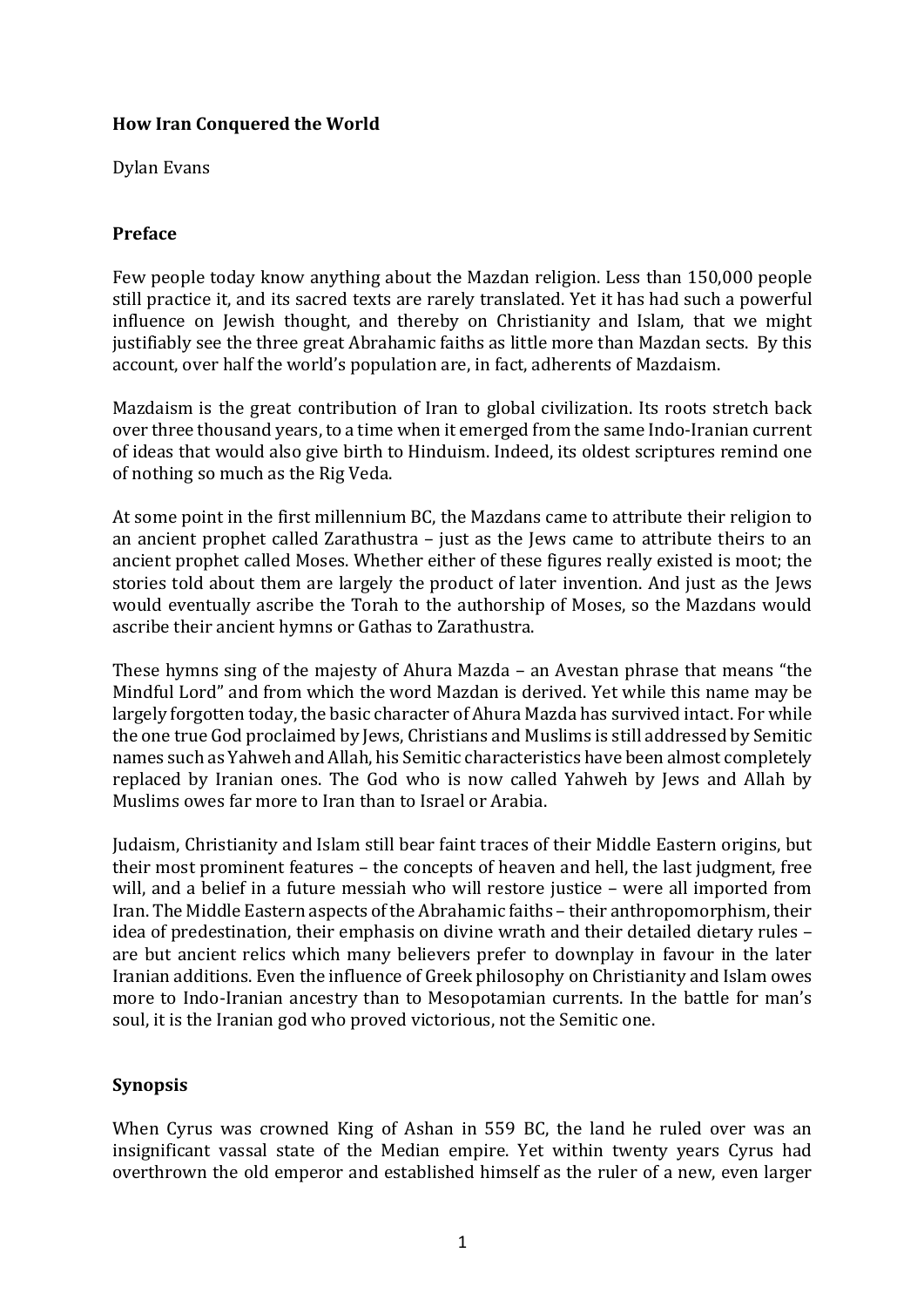domain that stretched from the Mediterranean Sea to the Hindu Kush. The Greeks would call the new empire Persia, but those who live there have always preferred the name Iran – the land of the Aryans.

As Cyrus grew in power, so did the influence of his religion. For by the sixth century BC the Iranians had developed a distinctive set of religious ideas and practices centred around the worship of Ahura Mazda, the Mindful Lord. These ideas shared many features with ancient Hinduism, for both the Iranian and Indian spiritual traditions were descended from a common ancestor, a proto-Indo-Iranian religion that may have flourished in and around Afghanistan around 1200 BC. Like the early Hindus, the worshippers of Ahura Mazda made much use of sacred fires in their ceremonies, and used a stimulant drug (called *soma* in the Indian scriptures and *haoma* in the Iranian ones). They chanted similar hymns and revered similar animals, especially cows and horses. Above all, they celebrated the same universal force of truth and order, which the Indians called *rta* and the Iranians *asha*.

There were differences, too. Unlike the early Hindus, who conceived time in cyclical terms, the worshippers of Ahura Mazda developed a completely original view, according to which history would one day come to an end. Suffering and injustice would be abolished when Ahura Mazda would triumph in a final cataclysmic battle between good and evil. The dead would then be resurrected, and the good would live forever in the House of Song, while those who had lived bad lives would be condemned to spend all eternity in darkness. All these ideas were born in Iran; no previous culture had ever conceived of such things before.

Not even the Jews had contemplated such ideas before they found themselves ruled by an Iranian king. For hundreds of years they had developed their own idiosyncratic religion in the tiny kingdoms of Israel and Judah, until the Babylonian King Nebuchadnezzar had conquered Jerusalem in 597 BC and carted them off to exile in Iraq. When the Babylonian empire fell to Cyrus some sixty vears later, a few Jews returned to their ancient home, but many chose to remain in Iraq. Here, the Jews drank deeply from the ideological wellspring of their Iranian new rulers, and transformed their religion to such an extent that within a few centuries its Semitic origins had been almost entirely eclipsed. By the time Alexander the Great conquered Iraq, ancient Judaism had been transformed into a thoroughly different religion.

Gone were the old anthropomorphic descriptions of Yahweh that predominated in the earlier Jewish writings. Gone was the old view of the afterlife as a shadowy underworld to which all the dead went, irrespective of whether they had lived good or bad lives. Gone was the idea that history would last forever.

Replacing these Semitic notions were Iranian ideas: a much more abstract creator God. and a clear distinction between heaven and hell. The Jews also adopted the Mazdan idea of a future messiah – the Saoshyant, who would be born miraculously at the end of time from a virgin mother, and restore justice to the world. The Jews even borrowed the poetry of the Iranians to describe this future  $\text{king}$  – as a good shepherd.

The Tanakh actually shows this process itself, since some of the books it contains were written prior to contact with Iran while others were written during Iranian rule, in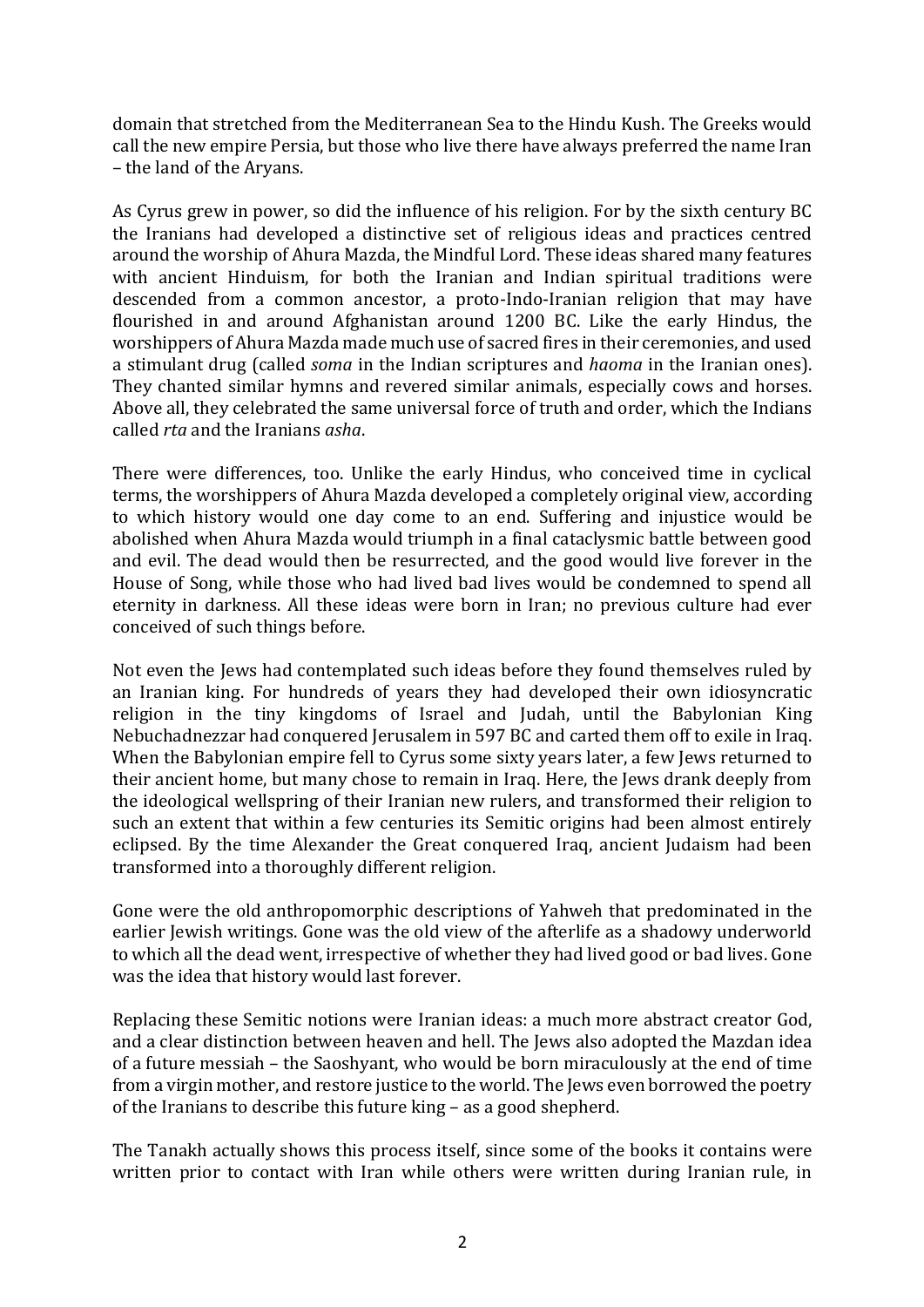Iranian-controlled territory (Iraq). The difference between the two sets of books is striking. The pre-Iranian books are thoroughly Semitic, and resonate with previous Semitic literature such as the Babylonian Enuma Elish and the Sumerian Gilgamesh. The Iranian books (especially Esther and Daniel) are a world apart, and seem thoroughly permeated by Mazdan ideas and Persian culture.

Iran and India: how Cyrus transformed the ancient Vedic religion into Hinduism and Buddhism…

#### Iran and the Greeks...

When the followers of Jesus broke away from mainstream Judaism in the first century AD, it would be the Iranian aspects of their parent religion that they preserved, and the Semitic aspects that they ditched...

But Iranian Mazdaism continued to evolve in tandem with its Jewish and Christian offshoots. For a long time the Mazdan priests regarded writing with great suspicion, and were only goaded into putting their oral tradition down on papyrus by the Sasanian dynasty in the third century AD....

The compilation of the Avestas...

This was the golden age of Mazdaism...

The prolonged contact with Jewish communities was a two-way street, with each influencing the other. From Judaism, Mazdaism took a stricter monotheistic approach. Before the Iranians and the Jews came into close contact with each other in 539 BC, Mazdaism was probably much more ambiguous about the status of Ahura Mazda vis a vis other supernatural beings such as Angra Mainyu, Mithra and Anahita. The dialogue between Mazdans and Jews that ensued over the next few centuries seems to have sharpened the distinction between Ahura Mazda as the one supreme being and lesser entities (who became the prototype for the evolving Jewish concept of "angels").

The Talmud  $(300 - 600)$ 

Samaritan texts

Syriac liturgical texts (ca. 600)

The standard Muslim account of the life of Muhammad and the birth of the Quran goes roughly as follows....

Almost nothing in this account is true. We do not even know the name of the prophet who allegedly founded Islam. The name Muhammad originated as an honorific meaning "...."

How Islam preserved the Mazdan elements of Judaism and Christianity The compilation of the Ouran under Abd al-Malik The Islamic destruction of Mazdaism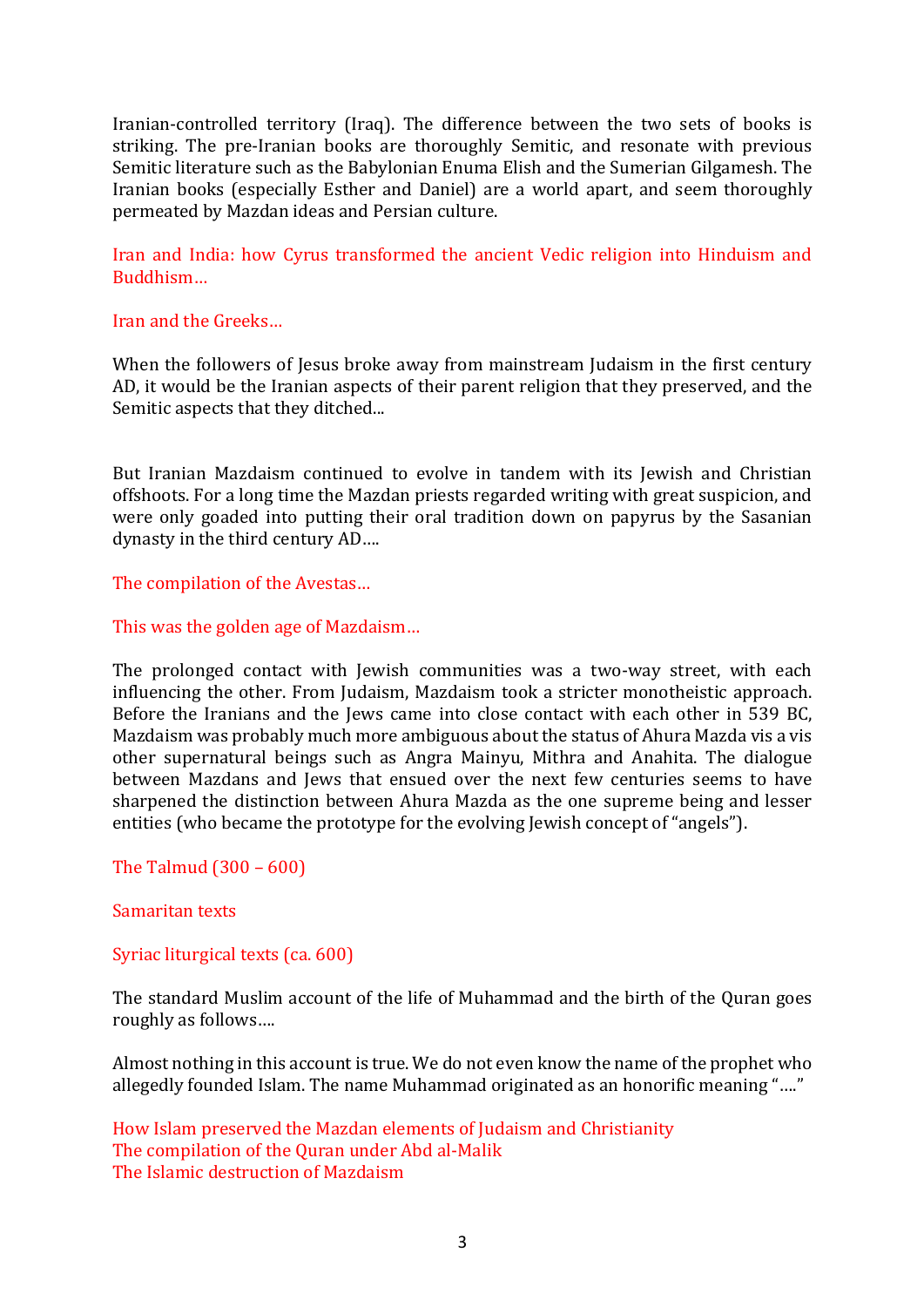### The Mazdan influence on Islam (eg. pray 5 times/day)

It has been said that in the wake of the Arab conquests, Iran was Islamized but not Arabicized. I think it was not even Islamized; rather, Islam was more influenced by Iranian culture than the other way round. Even secular Arab culture was reshaped according to Persian imagery. Take the so-called *Arabian Nights*, for example, in which the court of Caliph XXX resembles nothing so much as a Persian harem...

#### We are all Iranians now...

But the image of Iran in the west today conveys nothing of this rich heritage...

The West still sees Iran through Greek eyes. In its portrait of the conflict between Greece and Persia, the movie 300 followed the script written by Herodotus. The Iranian king Cyrus is depicted as ...

There is, by contrast, no Iranian equivalent of Herodotus. For one thing, the Iranians at that time despised writing, and preserved a largely oral tradition instead. But they were not particularly exercised by the Greeks, who were merely a distant enemy, and the battle at Thermopylae would only have merited a footnote if they had ever deigned to write anything at all. The *other* for Ancient Iran was not Greece, but the Hephtalites and other barbarian hordes to the north.

#### **Chapter Outlines**

### **Chapter One: The origins of Mazdaism (559 – 330 BC)**

- Proto-Indo-Iranian religion (2nd millennium BC)
- Proto-Hinduism and the Rig Veda (900 BC)
- Early Mazdism (Iran 559 330 BC)

NB: The Indo-Iranian \*Asura/Āditya deities are an *innovative group* not found in the parent Proto Indo-European religion.

### **Chapter Two: The transformation of Yahweh (538 – 333 BC)**

- The cult of Yahweh prior to the Babylonian exile  $(900 597 BC)$
- The Babylonian exile  $(597 538 \text{ BC})$
- Early Iranian influence on Jewish scriptures (538 333 BC)
- Torah  $(630 450 \text{ BC})$
- Deutero-Isaiah [ $Is. 40-55$ ] (ca. 538 BC)
- Trito-Isaiah [*Is.* 56-66] (ca. 510 490 BC)

How Yahweh became Iranian. 

#### **Chapter Three: How Iran conquered India (520 – 325 BC)**